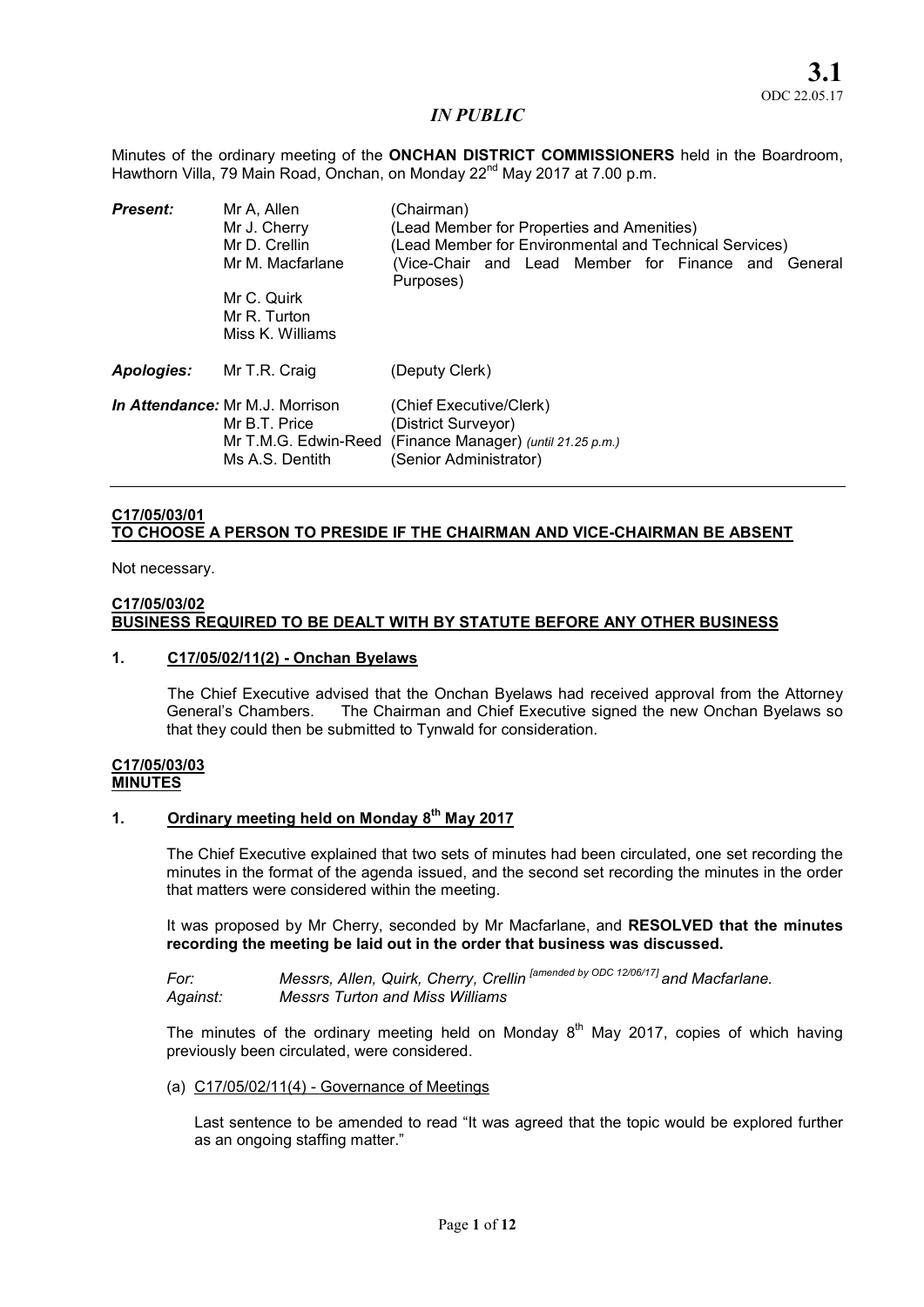#### (b) C17/05/02/18(3) – Housing Reserves Control Measures

Third paragraph to read "Members were asked to give consideration to the following:-"

Subject to the above amendments, it was proposed by Mr Cherry, seconded by Mr Turton and unanimously RESOLVED that the minutes be signed as a correct record of proceedings and were signed by the Chairman.

#### C17/05/03/04 BUSINESS ARISING NOT REFERRED TO IN THE MINUTES OF ANY SPECIAL COMMITTEES

#### 1. C17/05/02/11(4) - Governance at Meetings

To be considered to in committee.

#### 2. C17/05/02/14(2) - Centenary Park – Update

The District Surveyor answered questions with regard to the ration regarding the mixing of green waste.

After a brief discussion, a Member requested that it would be in the interests of all parties, if the Authority contacted the Environmental Health Officer to seek a written report on the possible leeching and bring the matter back to the Board for consideration.

## 3. C17/05/02/14(3) - Kenyon's Café – Onchan Hub

The Chief Executive gave back ground as to where the matter lay with regard to Kenyon's Café. He advised that the Trustees of Kenyon's Café were occupying the lease of 44-46 Main Road as 'tenant at will'.

A Member stated that there was a Board resolution authorising the sale of 44-46 Main Road, and that Kenyon's Café would be offered to hire a room at the refurbished Onchan Hub, but no provision to have a dedicated room for their sole use.

Discussion ensued with regard to the terms and conditions which may be offered to Kenyon's Café for the use of the 'Club Room' at Onchan Hub.

It was agreed that the Chief Executive was now aware of the parameters from the Board and will open negotiations with the Trustees of Kenyon's Café.

In answer to question, the Chief Executive advised that the building insurance is covered by the Authority. Regarding accidental damage of equipment owned by the Trustees of Kenyon's Café would be their own responsibility.

In answer to comment, the Chief Executive confirmed that the proceeds of the sale of 44-46 Main Road would be used to offset some of the costs of the refurbishment of The Onchan Hub.

A Member suggested that agreement should be reached with the Trustees of Kenyon's' Café to vacate the existing premises before the start of the Autumn Term.

## C17/05/03/05 BUSINESS EXPRESSLY REQUIRED BY STATUTE TO BE DONE

None.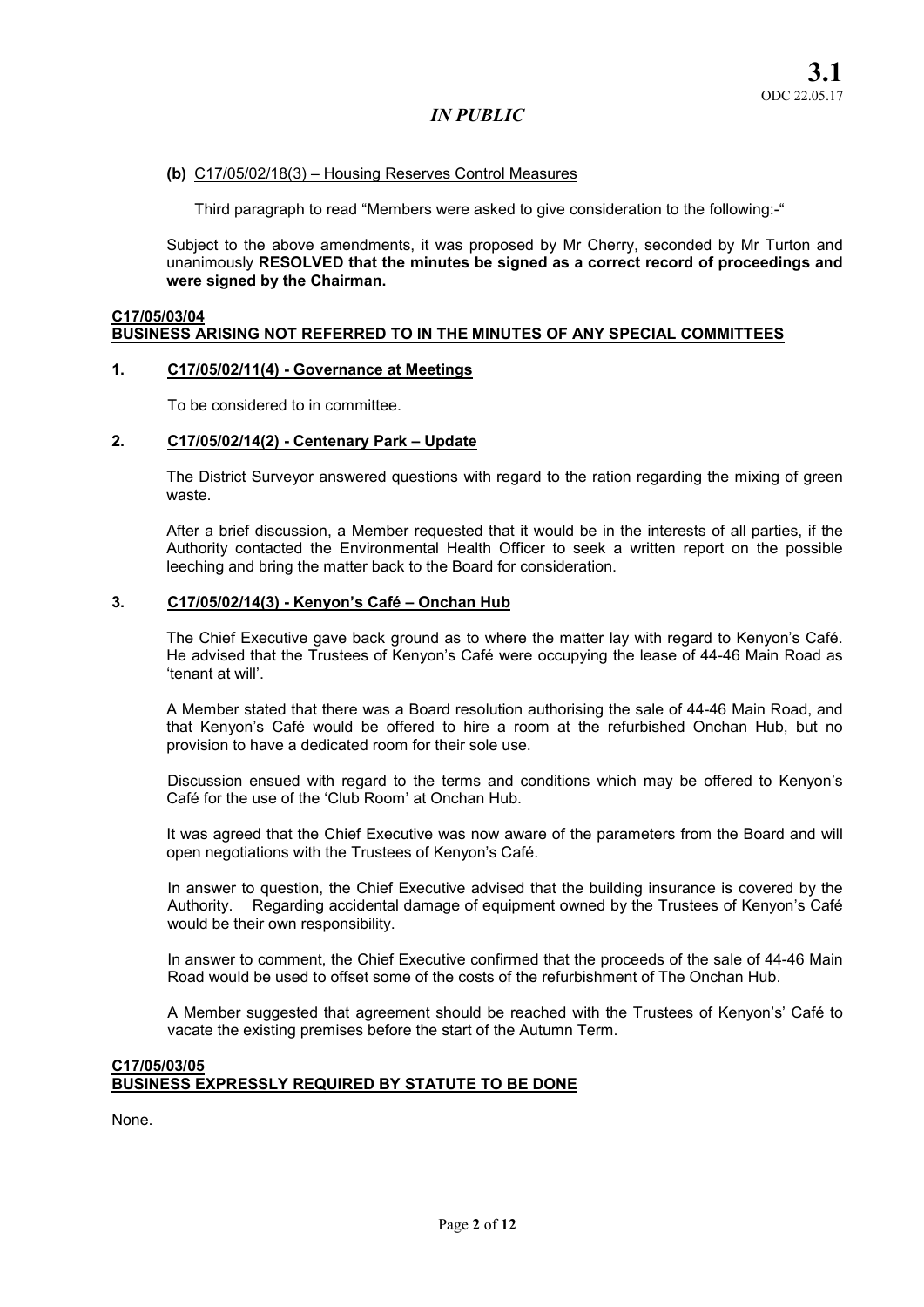# C17/05/03/06 BUSINESS ADJOURNED FROM A PREVIOUS MEETING

None.

#### C17/05/03/07 PLANNING DECISIONS/COMMUNICATIONS FROM THE DEPARTMENT OF INFRASTRUCTURE PLANNING COMMITTEE

## 1. Plans to the Board

The Chairman explained the process with regard to the recommendation from the District Surveyor and the Lead Member for Environmental and Technical Services. The Chairman felt that applications recommended for approval could be accepted en bloc. Any contentious issues to be debated by the Board.

A Member stated that they were not happy with accepting the plans en bloc, as this was the only chance that the members of the public get to know that the plans have been before the Board.

It was agreed that should any Member have a concern about any of the plans that they may ask for them to be considered separately.

It was proposed by Mr Macfarlane, seconded by Mr Quirk, and RESOLVED that planning applications recommended for approval by the District Surveyor and Lead Member for Environment and Technical Services may be accepted for approval en bloc. Further, that a Member may request a planning application to be considered separately.

*For: Messrs Cherry, Quirk, Crellin, Macfarlane, Allen Against: Miss Williams and Mr Turton.* 

(a) It was proposed by Mr Crellin, seconded by Mr Quirk, and unanimously RESOLVED that the following planning applications be recommended to the Planning Committee for approval en bloc:-

| Planning<br>Application | Address                          | Description                                                             |  |
|-------------------------|----------------------------------|-------------------------------------------------------------------------|--|
| 17/00482                | 1 Marina Close                   | Proposed alterations to windows and doors.                              |  |
|                         | <b>Recommendation - Approval</b> |                                                                         |  |
| 17/00483                | 7 Beech Avenue                   | Proposed bedroom extension to the rear.                                 |  |
|                         | <b>Recommendation - Approval</b> |                                                                         |  |
| 17/00512                | 7 Harbour View                   | Replacement of existing flat roof to porch with<br>a pitched roof.      |  |
|                         | <b>Recommendation - Approval</b> |                                                                         |  |
| 17/00515                | 1 Governors Road                 | Proposed extension to porch and pitched roof<br>to existing bay window. |  |
|                         | <b>Recommendation - Approval</b> |                                                                         |  |
| 17/00518                | 14 Briarfield Avenue             | Widening of existing driveway and dropped<br>kerb.                      |  |
|                         | <b>Recommendation – Approval</b> |                                                                         |  |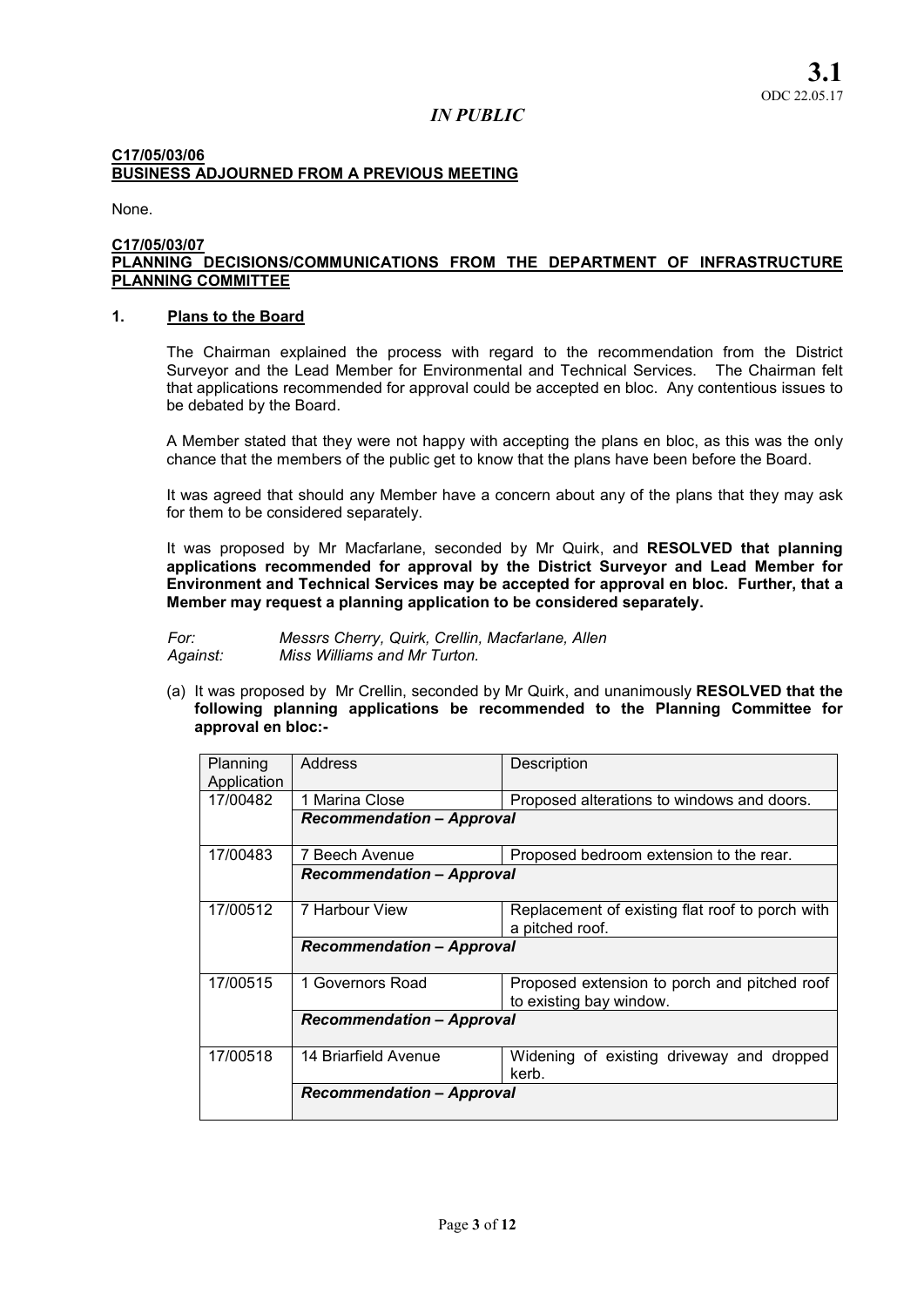- (b) The following plans were considered by the Board.
	- (i) PA 17/00472 Flat 3, 7 Roval Avenue West Change of use of a bedroom to a tattoo studio.

Members expressed concern:-

- Regarding car parking in the area.
- Placing a commercial business in a residential area
- Undesirable use within a residential area.

It was proposed by Mr Crellin, seconded by Mr Cherry and unanimously RESOLVED that PA 17/00472 – Flat 3, 7 Royal Avenue West be recommended refusal as the planning application is deemed undesirable use within a residential area.

(ii) PA 17/00485 - 58 Summerhill Road - Replacement of a garage with a two storey flat roofed extension to the side of the property, and a conservatory to the rear.

It was proposed by Mr Cherry, seconded by Mr Quirk, and unanimously RESOLVED that PA 17/00485 – 58 Summerhill Road be recommended refusal on the grounds that the proposed side extension would unbalance the appearance of the pair of semi-detached properties adversely impacting on the character of the neighbourhood.

(iii) PA 17/00523 – 19 Highfield Crescent - Proposed two storey extension to the side and single storey extension to the rear.

It was proposed by Mr Crellin, seconded by Mr Cherry, and unanimously RESOLVED that PA 17/00523 – 19 Highfield Crescent be recommended approval.

## 2. Planning Communications

None.

#### C17/05/03/08 FINANCE AND GENERAL PURPOSES MATTERS

## 1. Morton Hall

The Chief Executive advised communication had been received from the Chairman of the Onchan Pensioners Social Club who felt that the minutes were inappropriate.

In answer to question, the Chief Executive advised that the assistance offered was not of a financial nature, it was administrative and supportive.

The Chairman invited the Chairman of the Onchan Pensioners Social Club to address the Board.

The Chairman of the Onchan Pensioners Social Club advised that:-

- The Club were disgusted that the Authority did not speak with them before making the subject public.
- The Club were going through the charitable registration process.
- The Club had never paid or been challenged to pay Commissioners' rates for 41 years.
- There is a data subject access request with the Department of Infrastructure who have measured the premises and are being fully co-operative.
- He further stated that when a private citizen attends the Commissioners' Surgery they do not expect their private conversation to be made public. This does not give residents the confidence to attend. . The other two attendees did not have their matters raised in the public domain. No apology to the Club has been received.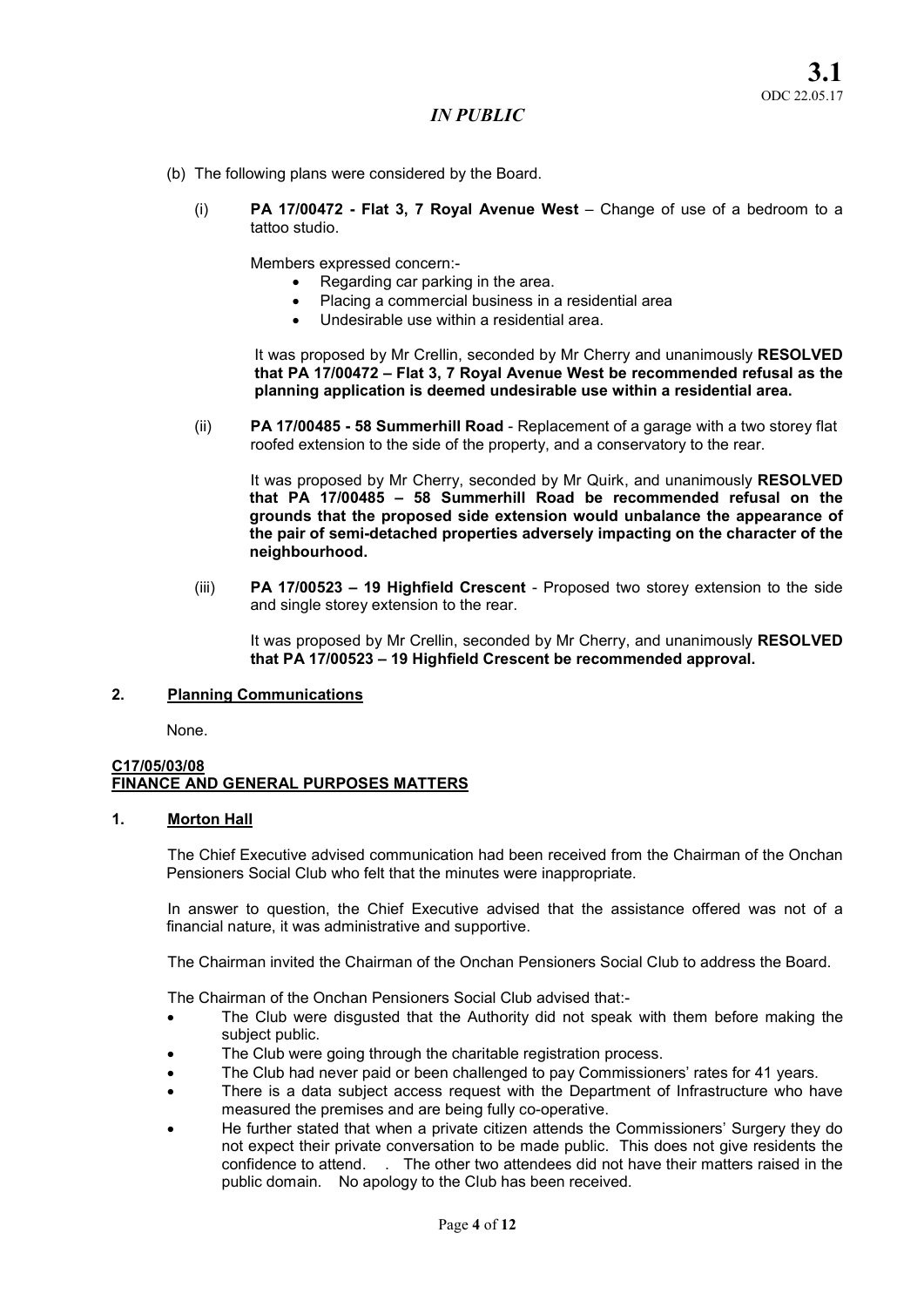The Chairman of the Authority recognised the importance of Morton Hall and the senior citizens of Onchan, there was no intention to cause offence and every intention was to be as helpful as possible to find a solution to the matter that would not cause any embarrassment to any member of the Club. The offer of help to reach that solution was done with the best of intentions.

#### 2. Onchan Youth Development Fund Request

The report of the Finance Manager dated  $16<sup>th</sup>$  May 2017, having previously been circulated was considered.

*Mr Turton declared an interest.* 

It was proposed by Mr Macfarlane, seconded by Mr Crellin, that a £75 donation be granted to the applicant.

It was counter proposed by Mr Cherry, seconded by Miss Williams, that a donation of £100 be granted to the applicant.

A vote was taken on the counter proposal:

*For: Mr Cherry and Miss Williams [amended by ODC 12/06/17] Against: Messrs Macfarlane, Crellin, Quirk and Allen* 

The proposal failed.

A vote was taken on the original proposal.

It was unanimously RESOLVED that a £75 donation be granted to the applicant.

## 3. Local Authority Borrowing Agreements – Signatories

The report of the Finance Manager dated  $16<sup>th</sup>$  May 2017, having previously been circulated was considered.

It was proposed by Mr Cherry, seconded by Mr Turton, and RESOLVED

- 1. That the Authority has the power to borrow and the purpose for which it will borrow amounts under the Agreement is consistent with the authority in Section 51 of the Local Government Act 1985.
- 2. That any two of the following:-
	- (a) Michael James Morrison, Chief Executive/Clerk;
	- (b) Timothy Roy Craig, Deputy Clerk; and
	- (c) Brian Thomas Price, District Surveyor

are hereby authorised to sign any Agreements and to sign any other documents that may be considered by such signatory necessary or desirable for the purposes of carrying into effect any of the foregoing resolutions or the transactions contemplated thereby.

*For: Messrs Allen, Crellin, Turton, Cherry, Macfarlane and Miss Williams Against: Mr Quirk* 

The Chairman wished to thank the Finance Manager for his service to the Authority and wished him well in his new appointment. He also hoped that the Finance Manager would be available should the Authority need to call upon him during the transitionary period.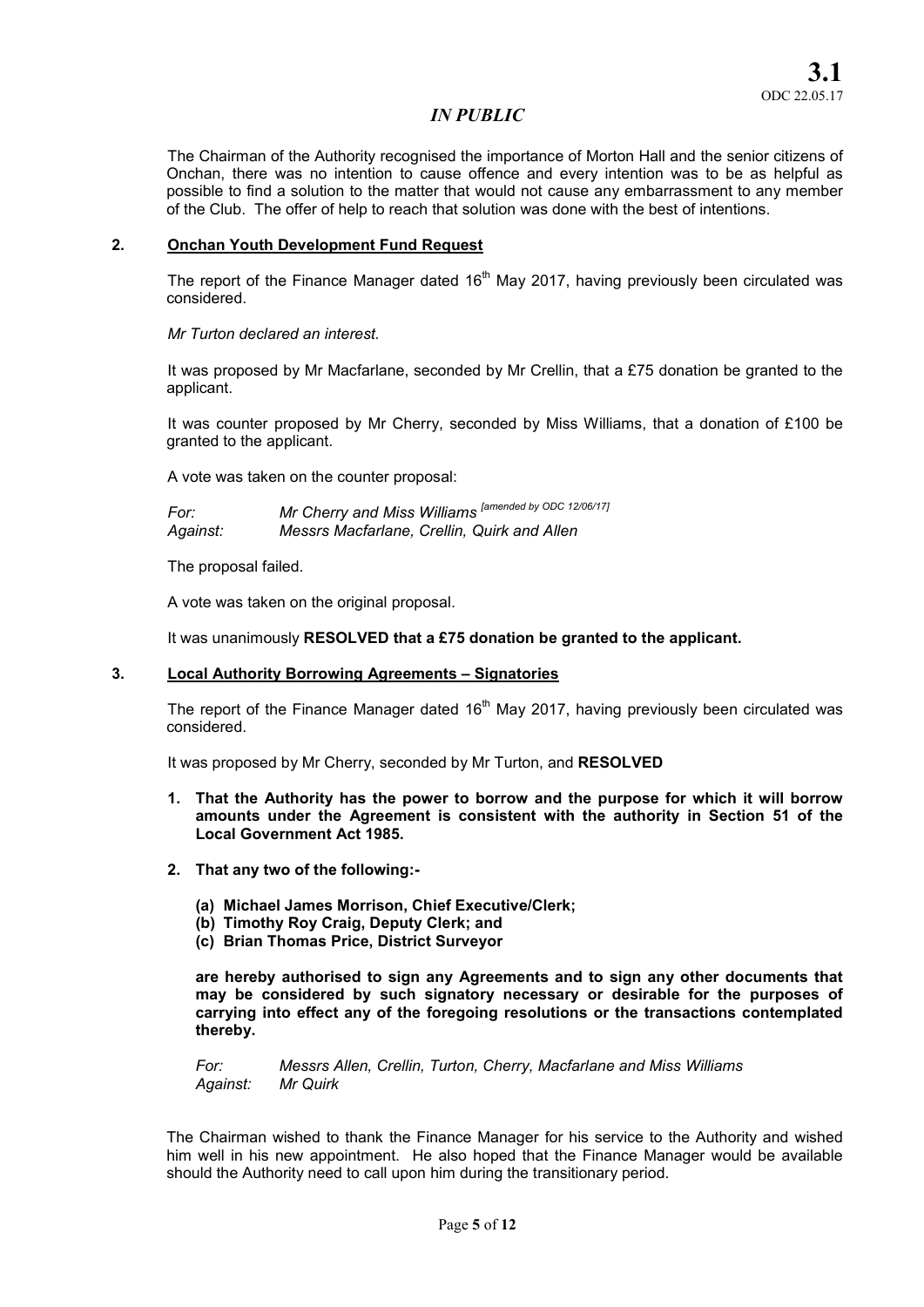# C17/05/03/09 REPORT FROM THE CLERK OR OTHER OFFICER

## 1. Joint Board Meeting – Braddan Parish Commissioners

Members were advised that a joint meeting with Braddan Parish Commissioners will be held on Thursday  $20^{th}$  July 2017 at 7.00 p.m..

# 2. Recording of Meetings

Report of the Chief Executive dated  $15<sup>th</sup>$  May 2017, having previously been circulated was considered.

Discussion ensued with regard to recording of meetings in relation to the Freedom of Information Act.

A Member reminded the Board that if verbatim minutes there was a potential to leave Members open to certain legal issues.

A Member stated that the Local Government Unit of the Department of Infrastructure were content that the minutes were compiled correctly.

The Chairman added that it is not clear that the minutes are not verbatim and represent a summary of the discussion and any agreed action points

The Chief Executive added that we some work needs to be undertaken to make the agenda and minutes more easily understood.

It was proposed by Mr Turton, seconded by Mr Crellin, that the status quo remain.

*For: Messrs Allen, Crellin, Turton, Macfarlane and Miss Williams Against: Mr Cherry* 

## C17/05/03/10 LETTERS, PETITIONS, MEMORIALS AND OTHER COMMUNICATIONS

# 1. H.E. Lieutenant Governor - Letter of Thanks

Letter of thanks for the tour of Onchan District received from His Excellency the Lieutenant Governor, Sir Richard Gozney. Noted with pleasure.

#### C17/05/03/11 **QUESTIONS**

None.

## C17/05/03/12 **MOTIONS**

None.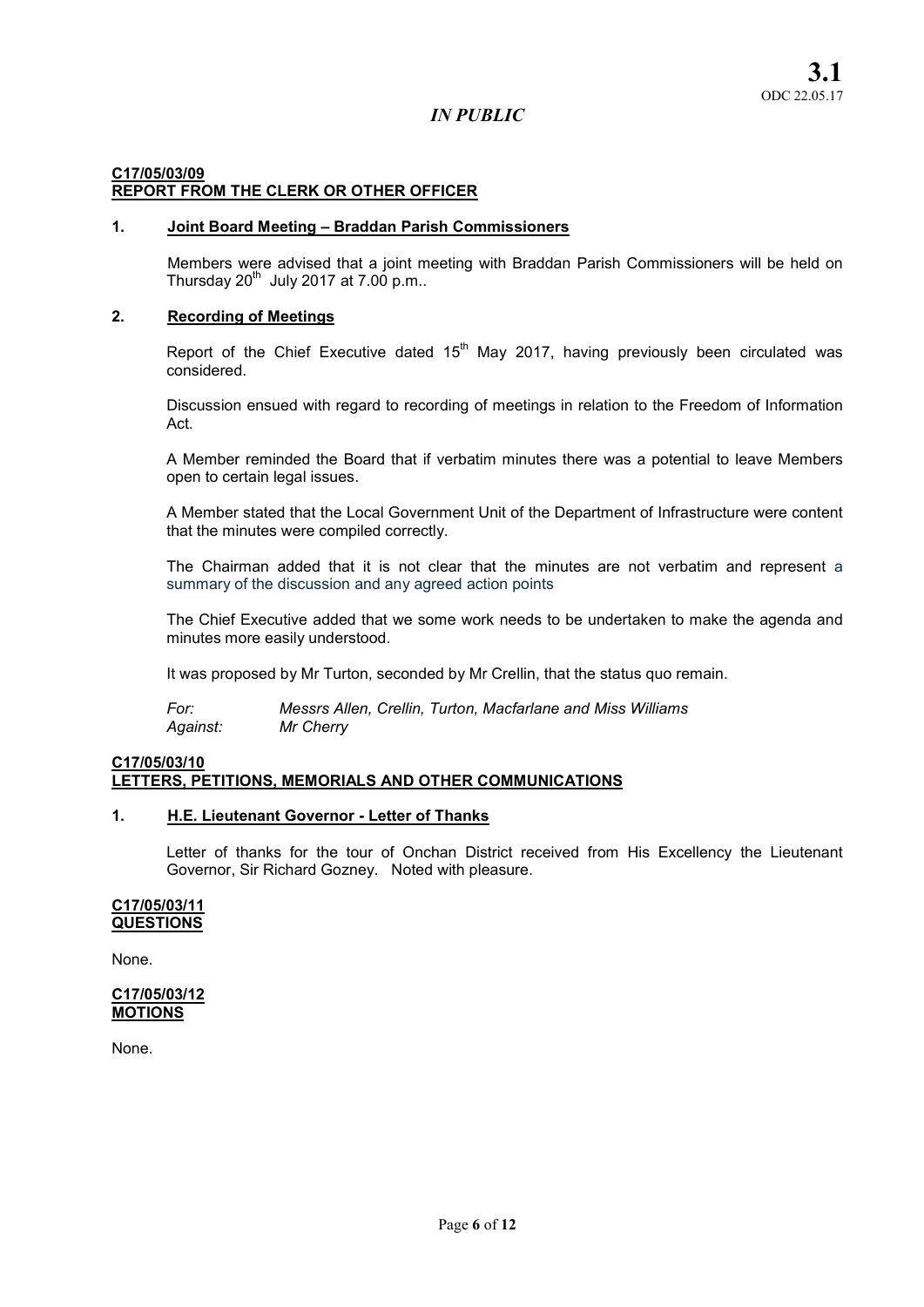#### C17/05/03/13 ENVIRONMENTAL AND TECHNICAL SERVICES MATTERS

## 1. Area Plan for the East

The Lead Member for Environment and Technical Services thanked the District Surveyor the copy of the submission.

Members agreed that the submission now be issued. In answer to comment, the District Surveyor advised that the next stage will be identifying those areas deemed suitable for development and subsequent investigation. This will be a public consultation and as part of that process it will be inspected by an independent.

Members were made aware of a public meeting at Bemahague High School on Tuesday 23<sup>rd</sup> May at 7.30 p.m.

#### 2. Surface Water Flooding – Laurel Avenue, Ashley Park and Hackett Close

The Chief Executive advised that a letter had been issued to the Department of Infrastructure, and copied to the Onchan MHKs. No response to date.

The Vice-Chairman requested that the copy correspondence be circulated to Members.

The District Surveyor informed Members that during the heavy rain the previous week there was still evidence of a flooding issue. However, on this occasion it did not overflow into Ashley Park.

## 3. C17/05/02/15(3) – Groudle Glen House

The Chief Executive advised that the matter had now been resolved, and the receipt of the fines and costs will be payable over a number of years.

#### 4. Groudle Glen Water Wheel

In answer to question, the Chief Executive clarified that:-

- The Groudle Water Wheel dates from 1897, although very little of the original structure remains with the water wheel being replaced twice during that time.
- Onchan District Commissioners are the owners of Groudle Glen.
- Onchan District Commissioners own the properties within the Glen
- Legal Advice has been received that the Authority are responsible for the structure of the buildings.
- The Department of Environment, Food and Agriculture were responsible for the decoration.

The Chief Executive commented that there has been much debate since the matter was raised in Tynwald. In consultation with the Chairman a press release has been issued, including a copy of the structural report on the fabric of the building by Curtins on behalf of the Department of Environment Food and Agriculture, and also a copy of the lease. All parties have agreed that the documentation can be released in to the public domain.

In answer to comment, the Chief Executive advised that if the cost of refurbishing the water wheel was to be rate borne this would be at a cost of approximately £4.20 each year per property. This matter will be considered again when the budget for the Authority is to be considered.

A Member asked that should any volunteer groups who may be able to offer support and experience express an interest that the matter be brought back to the Board.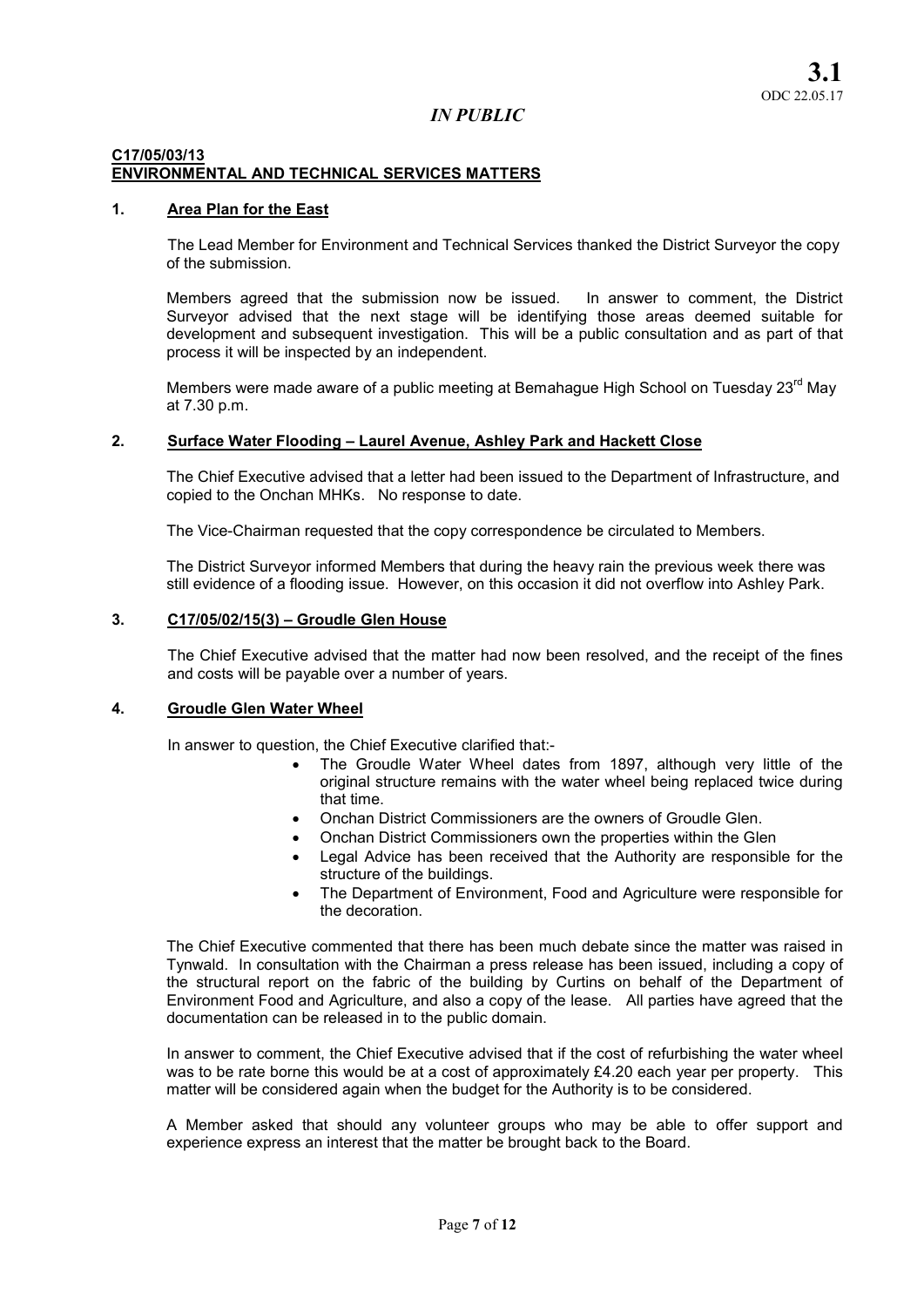# C17/05/03/14 PROPERTIES AND AMENITIES MATTERS

#### 1. Heywood Court Communal Lounge – Redecoration

Lead Member for Environment and Technical Services requested that consideration be given to the redecoration of the downstairs communal lounge at Heywood Court.

Members were advised that no budget has been put aside for redecoration this financial year.

The District Surveyor commented that perhaps a planned maintenance programme of works for the communal lounge at Heywood Court, and the balcony and stairwells at Springfield Court could be combined. This would need to undergo a tender process.

It was proposed by Mr Crellin, seconded by Mr Quirk that the communal lounge at Heywood Court be decorated during the summer at a cost not exceeding £500.

It was counter-proposed by Mr Cherry, seconded by Miss Williams that a planned maintenance programme of works for the communal lounge at Heywood Court, and the balcony and stairwells at Springfield Court be carried out.

A vote was taken on the counter-proposal

*For: Messrs Cherry, Turton and Miss Williams Against: Messrs Crellin, Macfarlane, Quirk and Allen* 

The proposal failed. A vote was taken on the original proposal.

*For:* Messrs Allen, Macfarlane, Crellin, and Quirk <sup>[amended by ODC 12/06/17]<br>Against: Messrs Cherry, Turton and Miss Williams</sup> *Against: Messrs Cherry, Turton and Miss Williams* 

## 2. Empty Property Report

The Chief Executive advised that the Board did not resolve a particular way to address this matter.

#### C17/05/03/15 CHAIRMAN'S ANNOUNCEMENTS

None.

## C17/05/03/16 OTHER URGENT BUSINESS

#### 1. Onchan Park

A Member reported that the roundabout located at Onchan Park appeared to be sticking.

# 2. Finance Manager

A Member requested that an advert be published advertising the vacancy.

#### 3. Civic Sunday

A Member expressed disappointment that the date agreed by the Board had been cancelled without first discussing the matter with Members. At the time the date was set it had been taken into account that Civic Sunday would fall on Father's Day.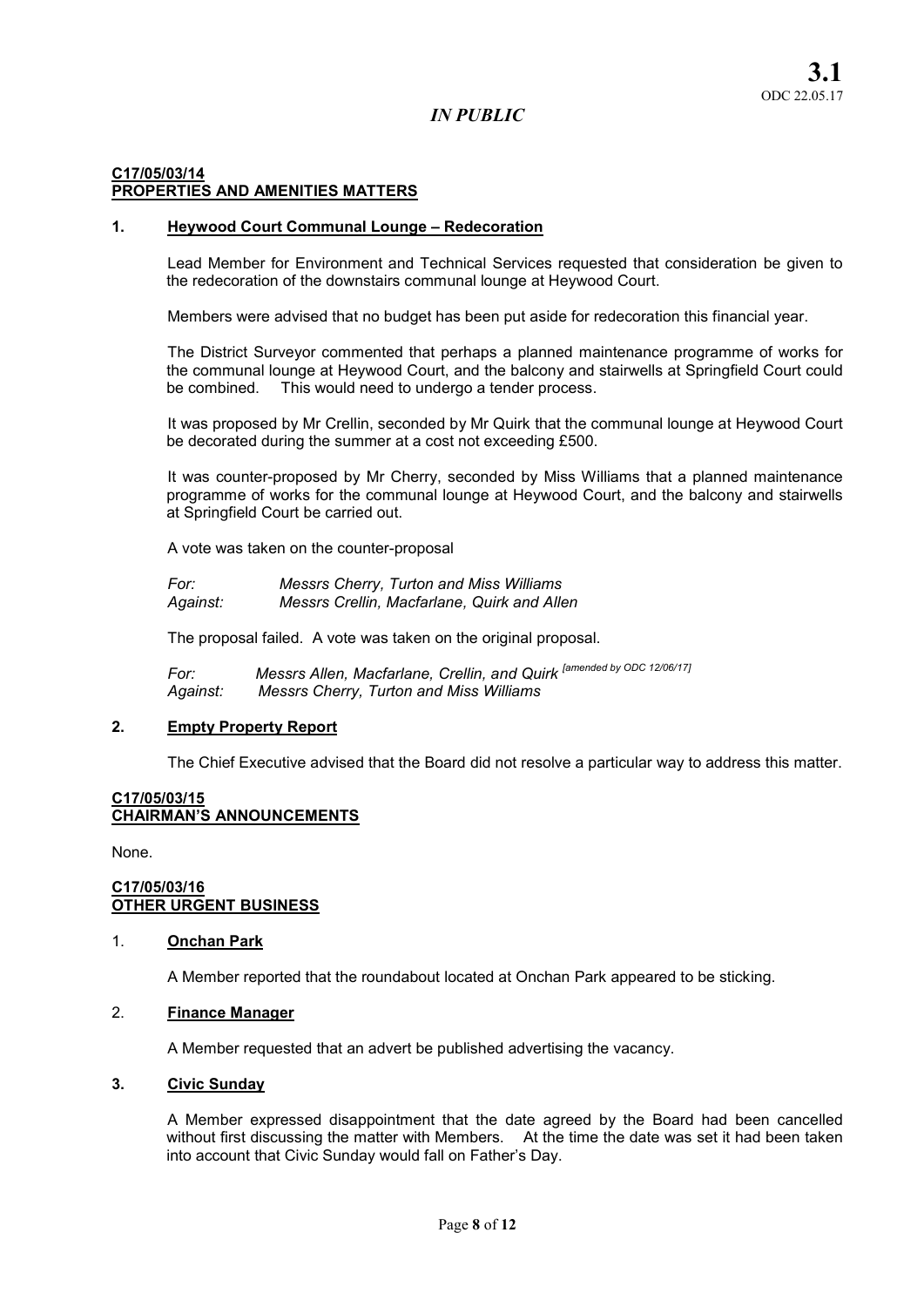The Chairman advised that the availability of the Clergy is limited and reduces the choice of dates which do not clash with other events on the Island. The office are working with various parties to find a mutually convenient date and time.

A Member reiterated that if the Board makes a decision, and the decision is to change then it should be brought back before the Board.

It was proposed by Mr Quirk, seconded by Mr Crellin, and unanimously RESOLVED that Standing Orders be suspended in order to set a new date for Civic Sunday.

It was proposed by Mr Cherry, seconded by Mr Crellin, and unanimously RESOLVED that Civic Sunday be held in September. Further that Civic Sunday where possible, be held on the  $2^{nd}$ Sunday in July.

#### C17/05/03/17 FINANCE AND GENERAL PURPOSES MATTERS continued

#### 1. Rate Report

The following matter was considered in committee and transferred to the public domain.

The report of the Finance Manager dated  $12<sup>th</sup>$  May 2017, having previously been circulated was considered. The Finance Manager gave an update with regard payments received within the last month.

## 2. Rent Report

The following matter was considered in committee and transferred to the public domain.

The report of the Finance Manager dated  $12<sup>th</sup>$  May 2017, having previously been circulated was considered. The Finance Manager gave an update with regard payments received this month. There is a slight increase this month due to the delay in the monthly direct debits being claimed due to the bank holiday.

# 3. Draft Financial Statements to 31<sup>st</sup> March 2017

The following matter was considered in committee and transferred to the public domain.

The draft financial statements for the 12 month period to  $31<sup>st</sup>$  March 2017, having previously been circulated were considered.

The Finance Manager advised that under Regulation 11.2 of the Accounts and Regulations 2013, that the Responsible Finance Officer needs to formally approve the accounts before they are submitted to the Auditor and the intention was that this would be done the following day.

The Internal Auditors have confirmed verbally that there are no issues arising from their work. The Finance Manager noted that the Chief Executive, Lead Member for Finance and General Purposes had met with the external Auditors for the audit planning meeting the previous week.

The Lead Member for Finance and General Purposes thanked the Finance Manager for his work on the financial statements.

#### 4. C17/05/02/10(1) - Accountancy Services – Update

The following matter was considered in committee and transferred to the public domain.

The Chief Executive advised that the services will be retained of SMP Partners Limited, on a pay as you go basis.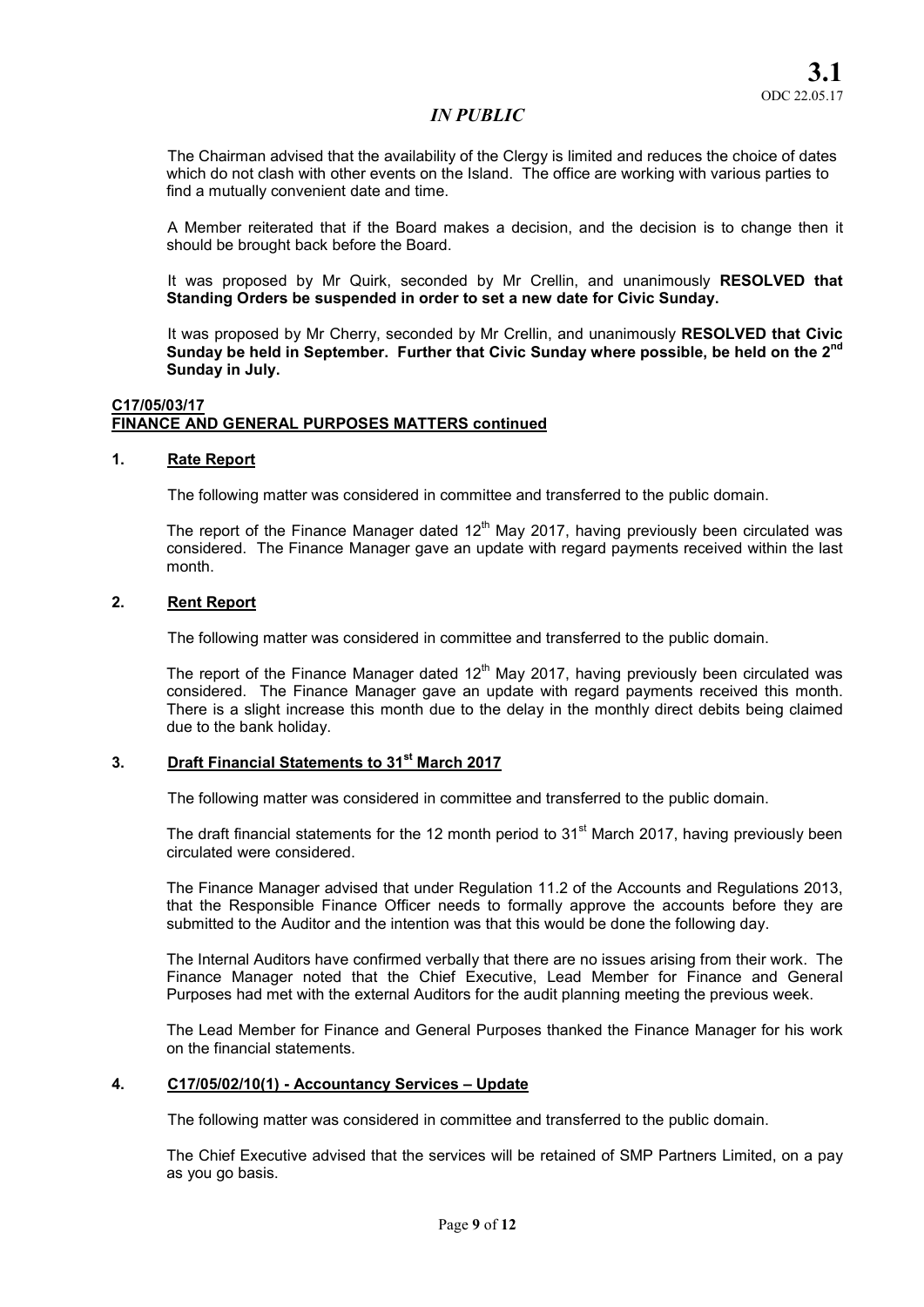#### 5. C17/05/02/10(2) – Appointment of Responsible Finance Officer

The following matter was considered in committee and transferred to the public domain.

Correspondence circulated dated  $16<sup>th</sup>$  May 2017 from the Local Government Unit at the Department of Infrastructure which recommends that the Assistant Finance Manager be appointed as Responsible Finance Officer.

In answer to question, the Chief Executive advised that there would be an enhancement in salary during the interim period.

It was proposed by Mr Macfarlane, seconded by Mr Cherry, and unanimously RESOLVED that the Authority seek permission to appoint the Assistant Finance Manager as the Responsible Finance Officer on an interim basis for a six month period.

The Chief Executive to liaise with the Assistant Finance Manager.

#### 6. C17/05/02/10(3) - Housing Reserves – Control Measures

The following matter was considered in committee and transferred to the public domain.

The report of the Chief Executive dated  $18<sup>th</sup>$  May 2017, having previously been circulated was considered.

This matter was deferred until consideration of the Empty Property Report.

#### 7. Empty Property Report

The following matter was considered in committee and transferred to the public domain.

The Chief Executive's report dated  $18<sup>th</sup>$  May 2017, having previously been circulated was considered.

A Member stated that there was a list of empty properties which have access to the reserve fund to refurbish the stock. Thanks were expressed to the Chief Executive for providing the information and being transparent.

The Chief Executive pointed out that there was insufficient staff and contractors to complete the back log in a short period of time.

Questions were asked with regard to employment of additional contractors and the tender procedure.

Members expressed the following comments:-

- Disappointed with the length of turnaround.
- Suggestion of forming a sub-committee to look at housing.
- Perhaps a loan to carry out some works, so as not to decimate the housing reserves

In answer to comment, the Chief Executive advised that increasing the number of contractors comes at a cost. An alternative perhaps, is to approach applicants and explain that there is a property available which is of a habitable condition and if they are willing to accept that property, work would be carried out in the future. This would give a property which is occupied, and rental coming in.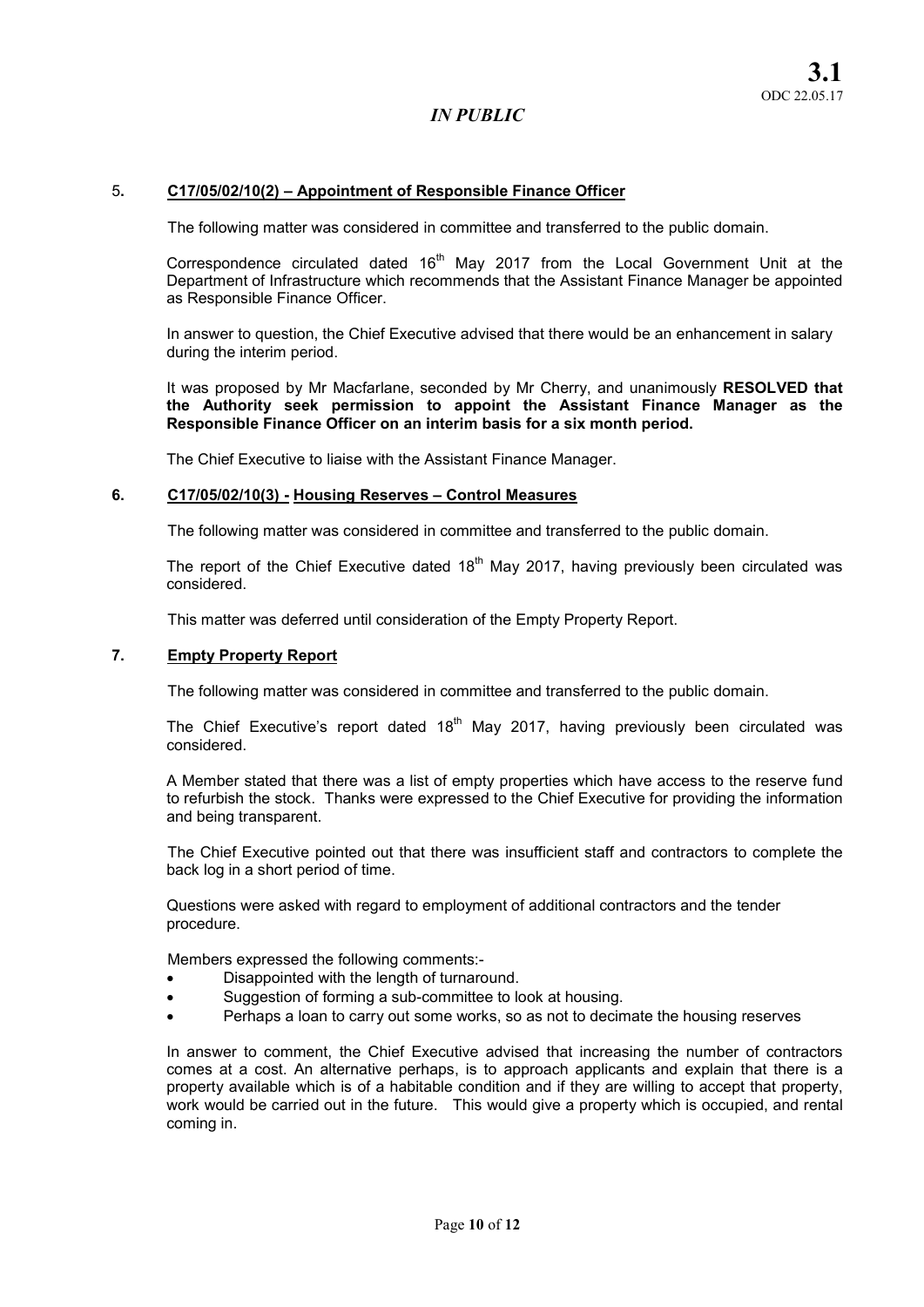It was proposed by Mr Macfarlane, seconded by Mr Cherry, and unanimously RESOLVED:-

- 1. That approval must be given by the Board for expenditure on social housing maintenance beyond the budget in the current financial year.
- 2. On application by Officers the Board would be minded to approve transfers from reserves to the social housing maintenance budget during the current financial year.
- 3. Lead Member for Properties and Amenities must be notified, in advance, where a single property is assessed as requiring expenditure in excess of £10,000 but less than £14,000 from the social housing maintenance budget before it is re-let.
- 4. That the Board must be notified, in advance, where a single property is assessed as requiring expenditure in excess of £14,000 from the social housing maintenance budget before it is re-let.

It was proposed by Mr Cherry, seconded Mr Turton, and unanimously RESOLVED that a Housing Sub-Committee be formed with the Vice-Chairman who will chair the meetings, the Lead Member for Properties and Amenities, Lead Member for Finance and General Purposes and Commissioner Turton.

The Chief Executive stated that the main purpose with regard to the Sub-Committee is to reduce the number of empty properties to 2%, and recommended that the Sub-Committee sit with officers and test the resolve on how to reduce the number of vacant properties as quickly as possible.

## C17/05/03/17 SUSPENSION OF STANDING ORDERS

It was proposed by Mr Macfarlane, seconded by Mr Cherry, and unanimously RESOLVED that the meeting continue till no later than 10.30 p.m. to conclude the business on the agenda.

#### C17/05/03/18 ENVIRONMENTAL AND TECHNICAL SERVICES MATTERS continued

#### 1. Request for Use of Land – Sewerage System

The following matter was considered in committee and transferred to the public domain.

After a brief discussion, it was proposed by Mr Cherry, seconded by Mr Quirk and unanimously RESOLVED to transfer, in principle, a small parcel of land to site a klargester bio disk system.

#### C17/05/03/19 PROPERTIES AND AMENITIES MATTERS continued

#### 1. Housing Allocation

The following matter was considered in committee and transferred to the public domain.

It was proposed by Mr Cherry, seconded by Miss Williams, and unanimously RESOLVED to allocate the tenancy of E3/23 to sheltered housing applicant SHA 403.

A brief discussion ensued with regard to level of points for allocating within an amalgamated list.